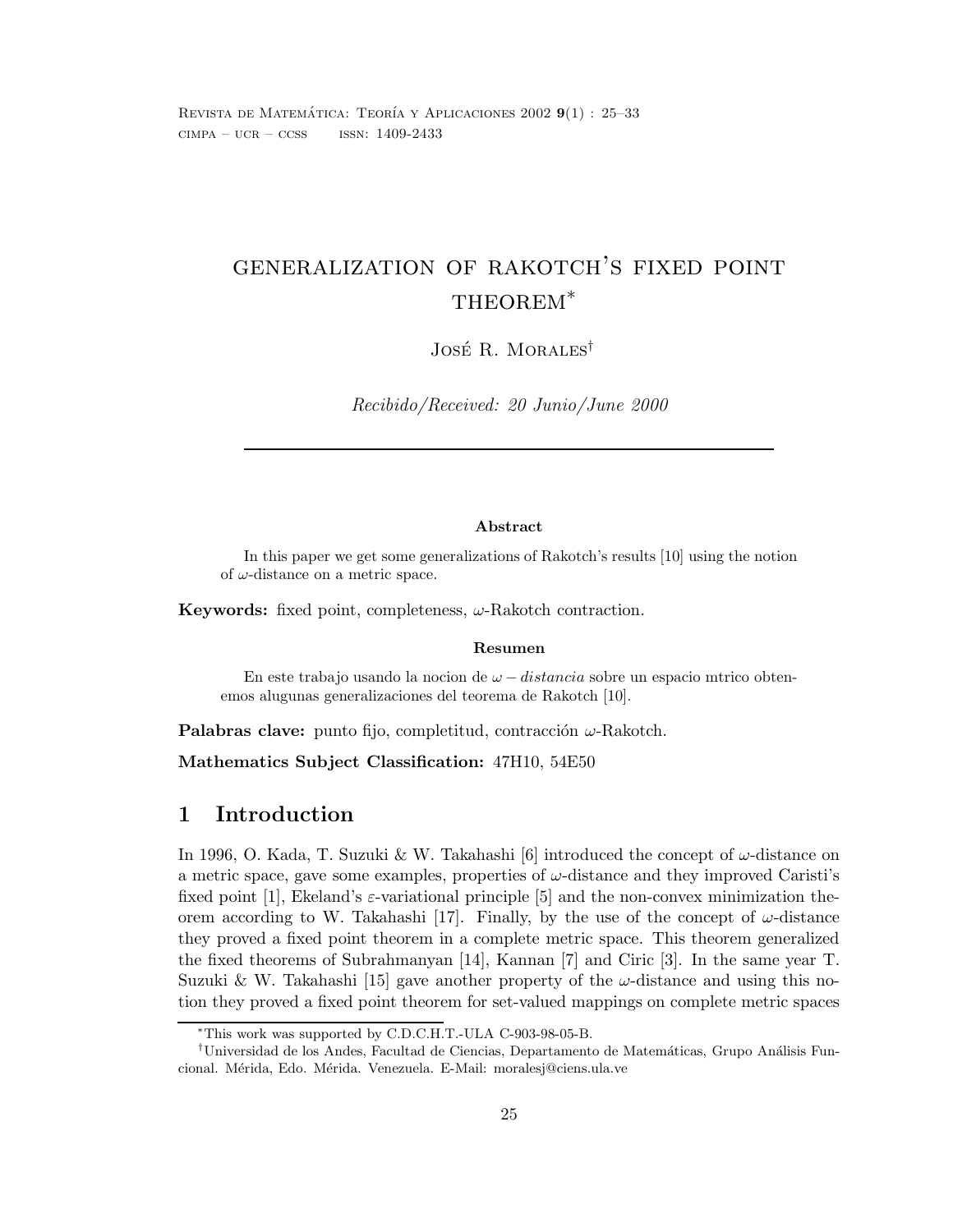which are related with Nadler's fixed point theorem [9] and Edelstein theorem [4]. Moreover, they gave a characterization of completeness metric spaces. In 1997, T. Suzuki [16], proved several fixed point theorems which are generalizations of the Banach contraction principle and Kannan's fixed point theorems, and moreover, they discuss a characterization of metric completeness. In this paper we prove some fixed point theorems which are generalizations of Rakotch's theorem.

### **2 Preliminaries**

Throughout this paper we denote by  $\mathbb N$  the set of positive integers, by  $\mathbb R$  the set of real numbers and  $\mathbb{R}^+ = [0, +\infty]$ .

**Definition 2.1.** *Let*  $(M, d)$  *be a metric space. A function*  $p : M \times M \rightarrow [0, +\infty]$  *is called a* ω*-distance on* M *if the following conditions are satisfied:*

 $w_1 - p(x, z) \leq p(x, y) + p(y, z)$  *for any*  $x, y, z \in M$ .

 $w_2$ *.- For any*  $x \in M$ ,  $p(x, \cdot) : M \to [0, +\infty]$  *is lower semi continuous.* 

w<sub>3</sub>.- For any  $\varepsilon > 0$  exists  $\delta = \delta(\varepsilon) > 0$  such that,  $p(z, x) \leq \delta$  *and*  $p(z, y) \leq \delta$  *imply*  $d(x, y) \leq \varepsilon$ *.* 

The metric d is a  $\omega$ -distance on M. Some other examples of  $\omega$ -distances are given in [6] and [15]. The following results are crucial in the proof of our theorems. The next lemma was proved in [6].

**Lemma 2.2.** Let  $(M, d)$  be a metric space and let p be a  $\omega$ -distance on M. Let  $\{\alpha_n\}$  and  $\{\beta_n\}$  *be sequences in*  $[0, +\infty)$  *converging to 0, and let*  $x, y, z \in M$ *. Then the following hold:*

- *a.- If*  $p(x_n, y) \leq \alpha_n$  *and*  $p(x_n, z) \leq \beta_n$  *for any*  $n \in \mathbb{N}$  *then*  $y = z$ *. In particular, if*  $p(x, y) = 0$  *and*  $p(x, z) = 0$  *then*  $y = z$ .
- *b.* If  $p(x_n, y_n) \leq \alpha_n$  and  $p(x_n, z) \leq \beta_n$  for any  $n \in \mathbb{N}$  then  $\{y_n\}$  converges to z.
- *c.-* If  $p(x_n, x_m) \leq \alpha_n$  *for any*  $n, m \in \mathbb{N}$  *with*  $m > n$  *then*  $\{x_n\}$  *is a Cauchy sequence.*
- *d.- If*  $p(y, x_n) \leq \alpha_n$  *for any*  $n \in \mathbb{N}$  *then*  $\{x_n\}$  *is a Cauchy sequence.*

**Definition 2.3.** Let  $(M, d)$  be a metric space. A finite sequence  $\{x_0, x_1, \ldots, x_n\}$  of points *of M is called an*  $\varepsilon$ -*chain joining*  $x_0$  *and*  $x_n$  *if*  $d(x_{i-1}, x_i) < \varepsilon$  for each  $\varepsilon > 0$ ,  $i = 1, 2, ..., n$ .

π

**Definition 2.4.** *A metric space*  $(M,d)$  *is said to be*  $\varepsilon$ *-chainable if for each pair*  $(x, y)$  *of its points there exists an* ε*-chain joining* x *and* y*.*

Every connected metric space is  $\varepsilon$ -chainable but the converse in not always true. However, for compact spaces both are equivalent. The following result was proved in [15].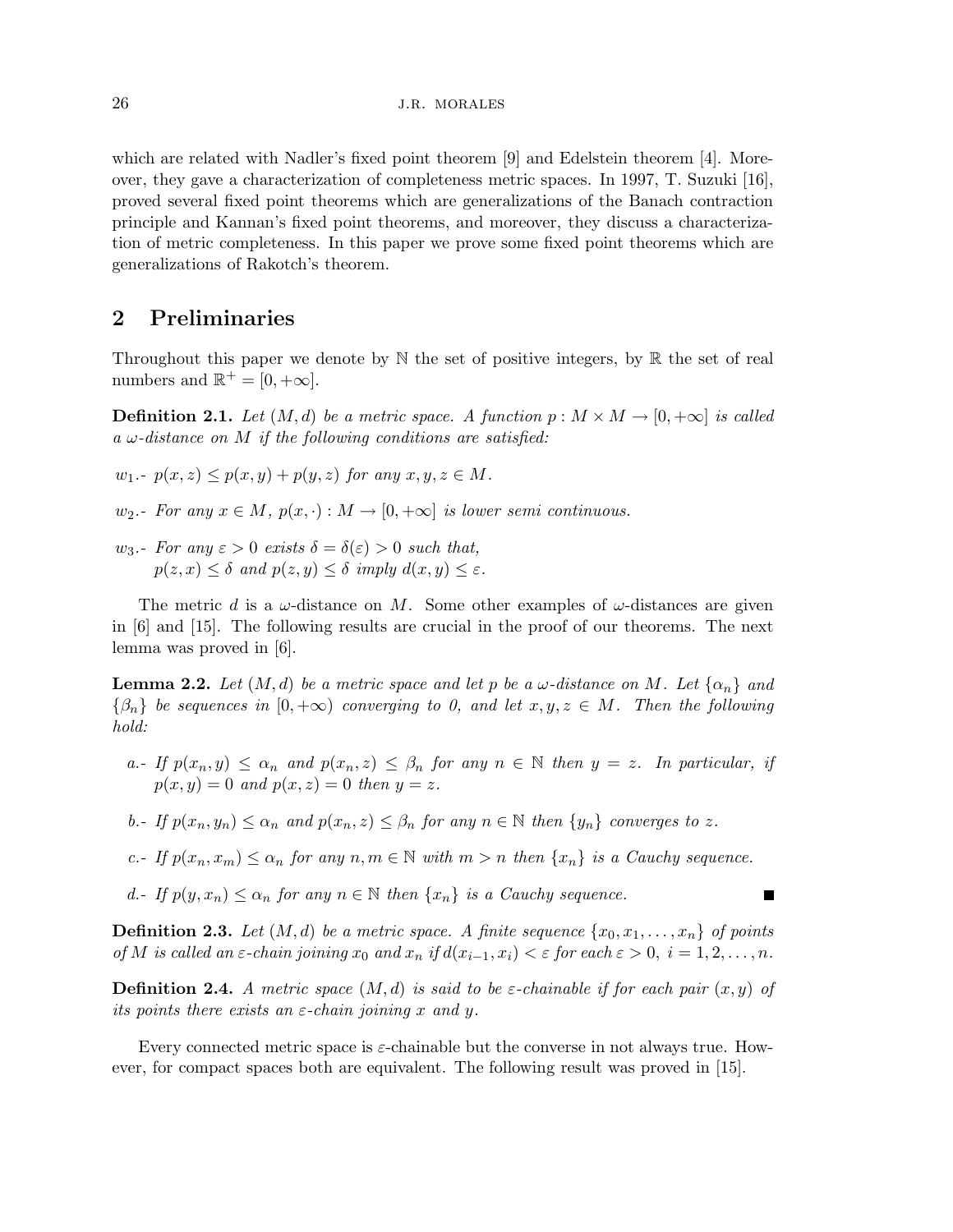**Lemma 2.5.** Let  $\varepsilon \in (0, +\infty)$  and let  $(M, d)$  be an  $\varepsilon$ -chainable metric space. Then the *function*  $p : M \times M \rightarrow [0, +\infty)$  *defined by* 

$$
p(x,y) = \inf \{ \sum_{i=1}^{n} d(x_{i-1}, x_i) / \{x_0, x_1, \dots, x_n\} \text{ is an } \varepsilon\text{-chain joining } x \text{ and } y \}
$$

*is a*  $\omega$ -distance on M.

We extend the class of functions introduced by Rakotch [10] in the following definition.

**Definition 2.6.** *Let* (M, d) *be a metric space and let* p *be a* ω*-distance on* M*. We denote by* F *the family of functions*  $\lambda(x, y)$  *satisfying the following conditions:* 

- *a.*- $\lambda(x, y) = \lambda(p(x, y))$ *, i.e.,*  $\lambda$  *is dependent on the*  $\omega$ *-distance* p *on* M.
- *b.*  $0 \leq \lambda(p) < 1$  *for every*  $p > 0$ *.*
- *c.*- $\lambda(p)$  *is monotonically decreasing function of* p.

Now we introduce the following definition.

**Definition 2.7.** Let  $(M, d)$  be a metric space and let p be a  $\omega$ -distance on M. A mapping  $T : M \to M$  *is called a*  $\omega$ -Rakotch contraction if there exists a function  $\lambda(x, y) \in \mathcal{F}$  such *that*

$$
p(Tx,Ty) \le \lambda(x,y)p(x,y)
$$

*for all*  $x, y \in M$ *.* 

Remarks:

a.- If  $p = d$  then T is called a Rakotch contraction.

b.- If  $\lambda(x, y) = k$ ,  $0 \le k < 1$  then we get for all  $x, y \in M$ 

$$
p(Tx,Ty) \leq k p(x,y).
$$

T is called an  $\omega$ -contraction [6] and [15], and if  $p = d$  then T is a Banach contraction.

c.- If  $\lambda(x, y) = k \leq k \leq 1$  then for all  $x \neq y$  implies

$$
p(Tx,Ty) < p(x,y)
$$

and we call T a  $\omega$ -contractive mapping. It is clear that if  $p = d$  then  $x \neq y$  implies  $d(Tx,Ty) < d(x,y)$  and T is called a contractive mapping.

 $\blacksquare$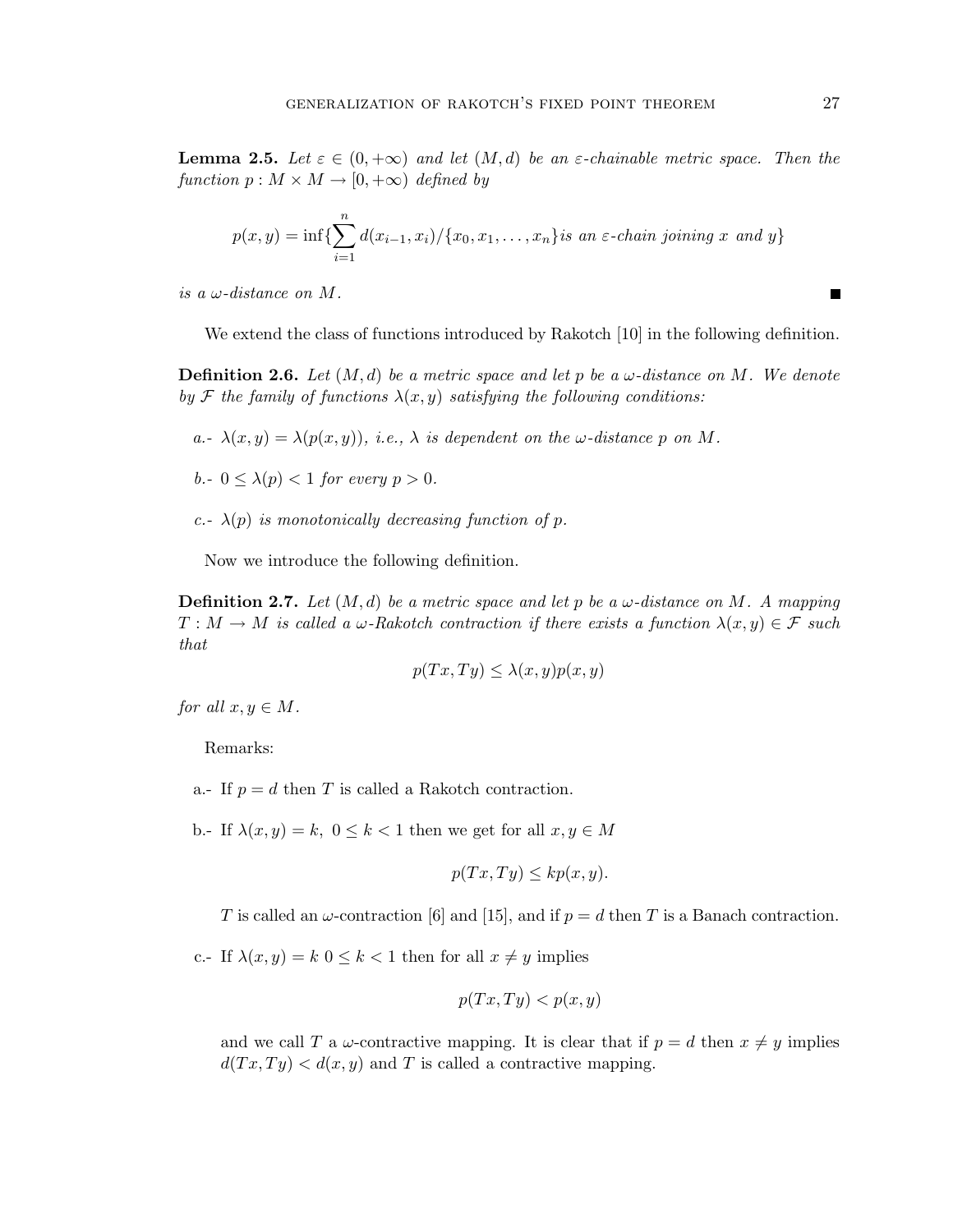## **3 Fixed point theorems**

The next result generalizes Rakotch's theorem [10].

**Theorem 3.1.** Let  $(M, d)$  be a complete metric space and let p be an  $\omega$ -distance on M. *Let*  $T : M \to M$  *be an*  $\omega$ -Rakotch contraction. Then there exists a unique  $z \in M$  *such that*  $Tz = z$ *. Further, the* z *satisfies*  $p(z, z) = 0$ 

PROOF: Since T is a  $\omega$ -Rakotch contraction there exists a mapping  $\lambda(x, y) \in \mathcal{F}$  such that

$$
p(Tx,Ty) \le \lambda(x,y)p(x,y)
$$

for all  $x, y \in M$ . Let  $x_0 \in M$  and define  $x_n = T^n x_0, n \in \mathbb{N}$ 

$$
p(x_n, x_{n+1}) = p(Tx_{n-1}, Tx_n) \le \lambda(x_{n-1}, x_n) p(x_{n-1}, x_n) \le \dots \le
$$
  

$$
\le \prod_{k=0}^{n-1} \lambda(p(x_k, x_{k+1})) p(x_0, Tx_0)
$$

and

$$
p(x_{n+1}, x_n) = p(Tx_n, Tx_{n-1}) \leq \lambda(x_n, x_{n-1}) p(x_n, x_{n-1}) \leq \ldots \leq
$$
  

$$
\leq \prod_{k=0}^{n-1} \lambda(p(x_k, x_{k+1})) p(x_0, Tx_0).
$$

It follows that

$$
p(x_n, x_{n+1}) < p(x_0, Tx_0)
$$

and

$$
p(x_{n+1}, x_n) < p(Tx_0, x_0)
$$

for all  $n = 1, 2, \ldots$ Now we prove that

 $p(x_0, x_n) \leq C$ 

for some  $C > 0$  and  $n = 1, 2, 3, \ldots$ In fact,

$$
p(x_1, x_{n+1}) \leq \lambda(p(x_0, x_n))p(x_0, x_n)
$$

and by the triangle inequality

$$
p(x_0, x_n) \lambda p(x_0, x_1) + p(x_1, x_{n+1}) + p(x_{n+1}, x_n)
$$

and

$$
p(x_0, x_n) \le p(x_0, Tx_0) + \lambda(p(x_0, x_n))p(x_0, x_n) + p(x_{n+1}, x_n)
$$

hence

$$
p(x_0, x_n) < \frac{p(x_0, Tx_0) + p(Tx_0, x_0)}{1 - \lambda(p(x_0, Tx_n))}.
$$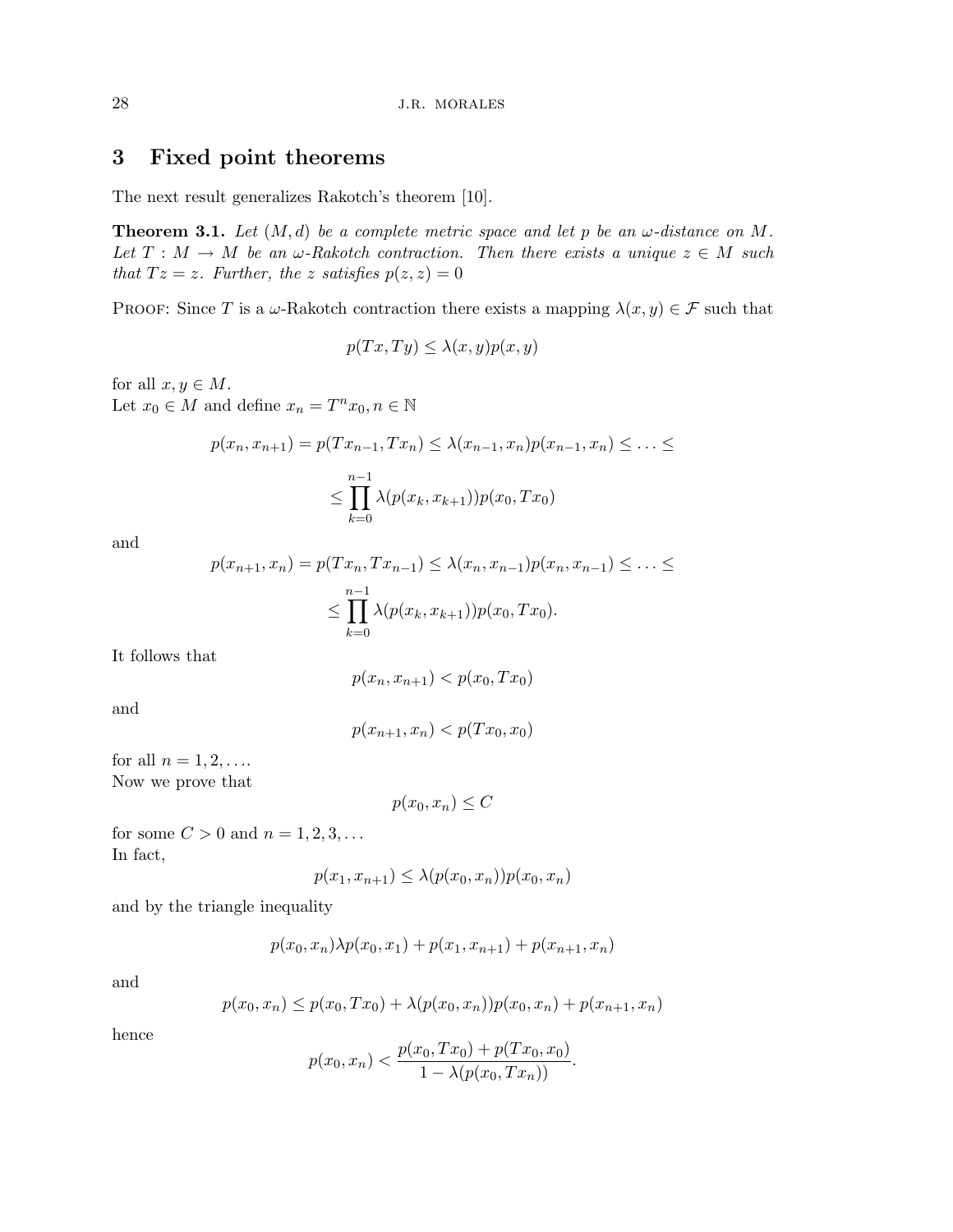$$
\lambda(p(x_0, Tx_n)) \leq \lambda(\alpha_0)
$$

and therefore

$$
p(x_0, x_n) < \frac{p(x_0, Tx_0) + p(Tx_0, x_0)}{1 - \lambda(\alpha_0)} = C.
$$

On the other hand if  $p(x_k, x_{k+1}) \geq \varepsilon_0, k = 0, 1, \ldots, n-1$  for any  $\varepsilon_0 > 0$  then by monotonicity of  $\lambda$  it follows that

$$
\lambda(p(x_k, x_{k+1})) \leq \lambda(\varepsilon_0)
$$

and hence

$$
p(x_n, x_{n+1}) \leq [\lambda(\varepsilon_0)]^n p(x_0, Tx_0).
$$

But  $0 \leq \lambda(\varepsilon_0) < 1$  by lemma 2.1 we have  $\lim_{n \to \infty} p(x_n, x_{n+1}) = 0$ . We shall show that  $\{x_n\}$  is a Cauchy sequence in  $(M, d)$ . For  $m > 0$ ,  $p(x_n, x_{n+m}) \leq$  $n-1$  ∏  $\lim_{k=0}$ <br>If  $p(x_k, x_{k+m}) \ge \varepsilon_0$  for any given  $\varepsilon_0 > 0$  and  $k = 0, 1, \ldots, n-1$  then  $\prod \lambda[p(x_k, x_{k+m})]p(x_0, Tx_0).$ 

$$
p(x_n, x_{n+m}) \leq [\lambda(\varepsilon_0]^n) p(x_0, Tx_0) \to 0
$$

as  $n \to \infty$  and by lemma 2.1 we have that  $\{x_n\}$  is a Cauchy sequence. Since  $(M, d)$  is complete,  $\{x_n\}$  converges to some  $z \in M$ . Since  $x_m \to z$  and  $p(x_n,.)$  is lower semicontinuous,

$$
p(x_n, z) \le \lim_{m \to \infty} p(x_n, x_m) \le \lambda^n(\varepsilon_0) p(x_0, Tx_0)
$$

so  $\lim_{n\to\infty}p(x_n, z) = 0.$ On the other hand,

$$
p(x_n, Tz) = p(Tx_{n-1}, Tz) \le \lambda(p(x_{n-1}, z))p(x_{n-1}, z) < p(x_{n-1}, z)
$$

so  $\lim p(x_n,Tz) = 0$  and by lemma 2.2 we have  $Tz = z$ .  $\overline{\text{Now}}$ ,

$$
p(z, z) = p(Tz, Tz) \le \lambda(z, z)p(z, z) < p(z, z)
$$

so  $p(z, z) = 0$ . If  $y = Ty$  then

$$
p(z, y) = p(Tz, Ty) \le \lambda(z, y)p(z, y) < p(z, y)
$$

and  $p(z, y) = 0$  so by lemma 2.1 we have  $z = y$ .

Remarks:

- a.- In case  $p = d$ ,  $(M, d)$  is a complete metric space and  $T : M \to M$  is a Rakotch contraction then we get the Rakotch's theorem [10].
- b.- If  $(M, d)$  a complete metric space and  $\lambda(x, y) = k$ ,  $0 \le k < 1$  we get a generalization of the Banach Contraction Principle [8] and [15].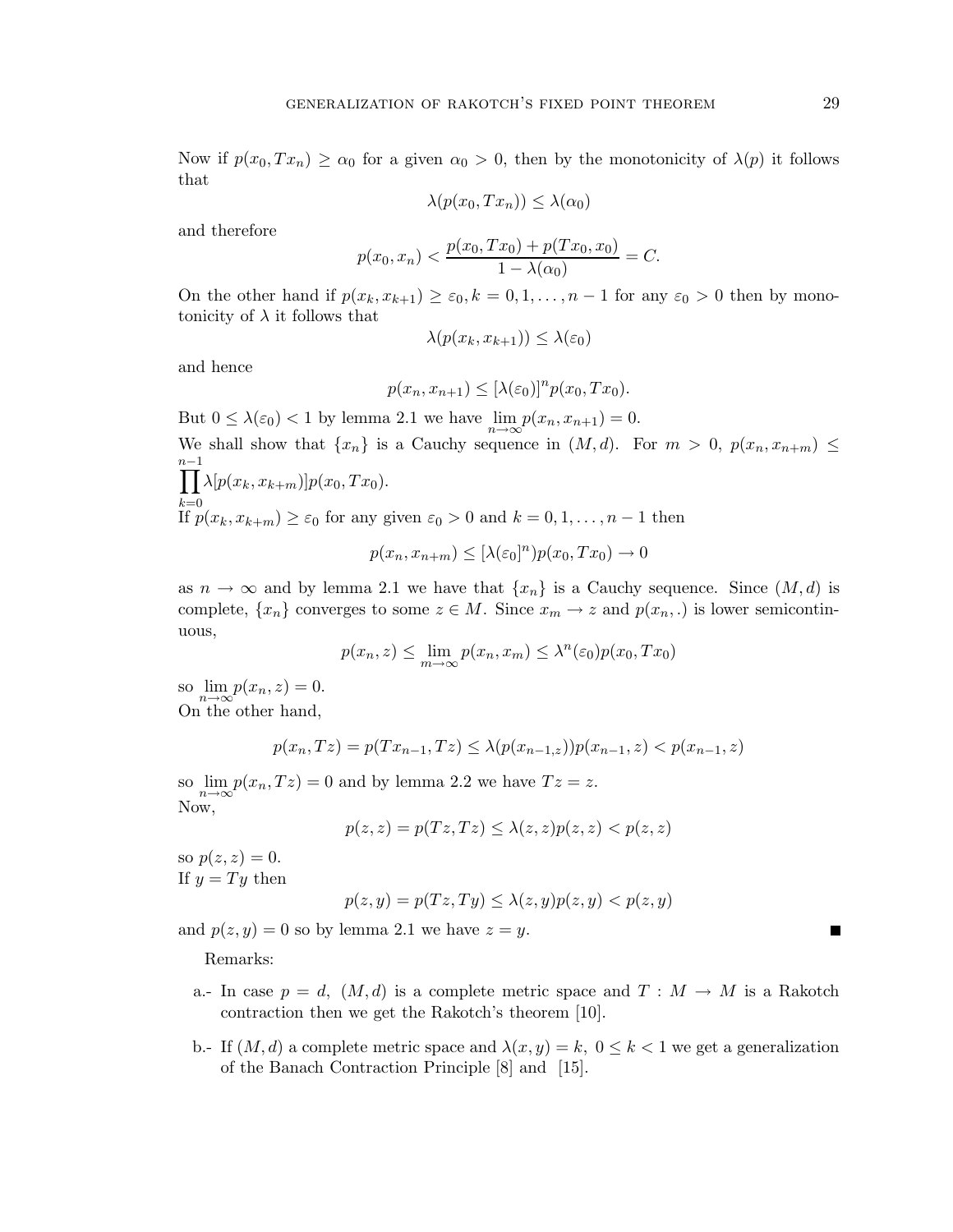**Theorem 3.2.** *Let* (M, d) *be a complete metric space, let* p *be a* ω*-distance on* M *and*  $T : M \to M$  *is a mapping such that for some integer*  $m \in \mathbb{N}$   $T^m$  *is an*  $\omega$ *-Rakotch contraction. Then* T *has a unique fixed point, i.e., there exists*  $z \in M$  *such that*  $Tz = z$ *and moreover holds*  $p(z, z) = 0$ *.* 

PROOF: Since for some  $m \in \mathbb{N}$  T<sup>m</sup> is a  $\omega$ -Rakotch contraction, then there exists a function  $\lambda(x, y) \in \mathcal{F}$  such that

$$
p(T^m x, T^m y) \le \lambda(x, y) p(x, y)
$$

for every  $x, y \in M$ .

Hence by theorem 3.1 there exists a unique  $z \in M$  such that  $z = T^{m}z$  for  $m \in \mathbb{N}$  and  $Tz = T(T^m z) = T^m(Tz)$  it follows that  $z = Tz$ .

Let us remark that in case  $\lambda(x, y) = k$ ,  $0 \le k \le 1$ ,  $p = d$  and  $(M, d)$  complete metric space we get the Chu-Diaz's Theorem [2].

Now we get another generalization of Rakotch's Theorem [10] using Maia's Theorem [11]. П

**Theorem 3.3.** *Let* M *be a non empty set,* d*, and* ρ *two metrics on* M*,* p *and* q *their respective*  $\omega$ -distances on M and  $T : M \to M$  a mapping. Suppose that:

- *a.*  $p(x, y) \leq q(x, y)$  *for all*  $x, y \in M$ .
- *b.-* (M, d) *is a complete metric space.*
- *c.*  $T : (M, \rho) \to (M, \rho)$  *is a*  $\omega$ -Rakotch contraction, *i.e.*, there exists  $\lambda(x, y) \in \mathcal{F}$  such *that*

$$
q(Tx,Ty) \leq \lambda(x,y)q(x,y)
$$

*for every*  $x, y \in M$ . *Then there exists*  $z \in M$  *such that*  $Tz = z$  *and moreover*  $p(z, z) = 0$ *.* 

PROOF: Let  $x_0 \in M$  and define  $x_n = T^n x_0, n \in \mathbb{N}$ . from (c),  $\{x_n\}$  is a Cauchy sequence in  $(M, \rho)$ . By (a) and lemma 2.2,  $\{x_n\}$  is a Cauchy sequence in  $(M, d)$  and by (b) it converges. The rest of the proof is similar to Theorem 3.1.

Now we generalize a result given by Singh-Deb-Gardner in [13].

**Theorem 3.4.** Let  $\varepsilon \in (0, +\infty)$  be and let  $(M, d)$  be a complete  $\varepsilon$ -chainable metric space. *If* T *is a mapping from* M *into itself satisfying,* 0 < d(x, y) < ε *implies*  $d(Tx, Ty) \leq \lambda(x, y)d(x, y)$  *for all*  $x, y \in M$  *and*  $\lambda(x, y) \in \mathcal{F}$ *. Then T has a unique*  $z \in M$  *such that*  $z = Tz$ .

**PROOF:** Since  $(M, d)$  is  $\varepsilon$ -chainable for every  $x, y \in M$  we define the function  $p: M \times M \to [0, +\infty)$  as follows:

$$
p(x,y) = \inf \{ \sum_{i=1}^{n} d(x_{i-1}, x_i) / \{x_0, \dots, x_n\} \text{ is an } \varepsilon\text{-chain joining } x \text{ and } y \}.
$$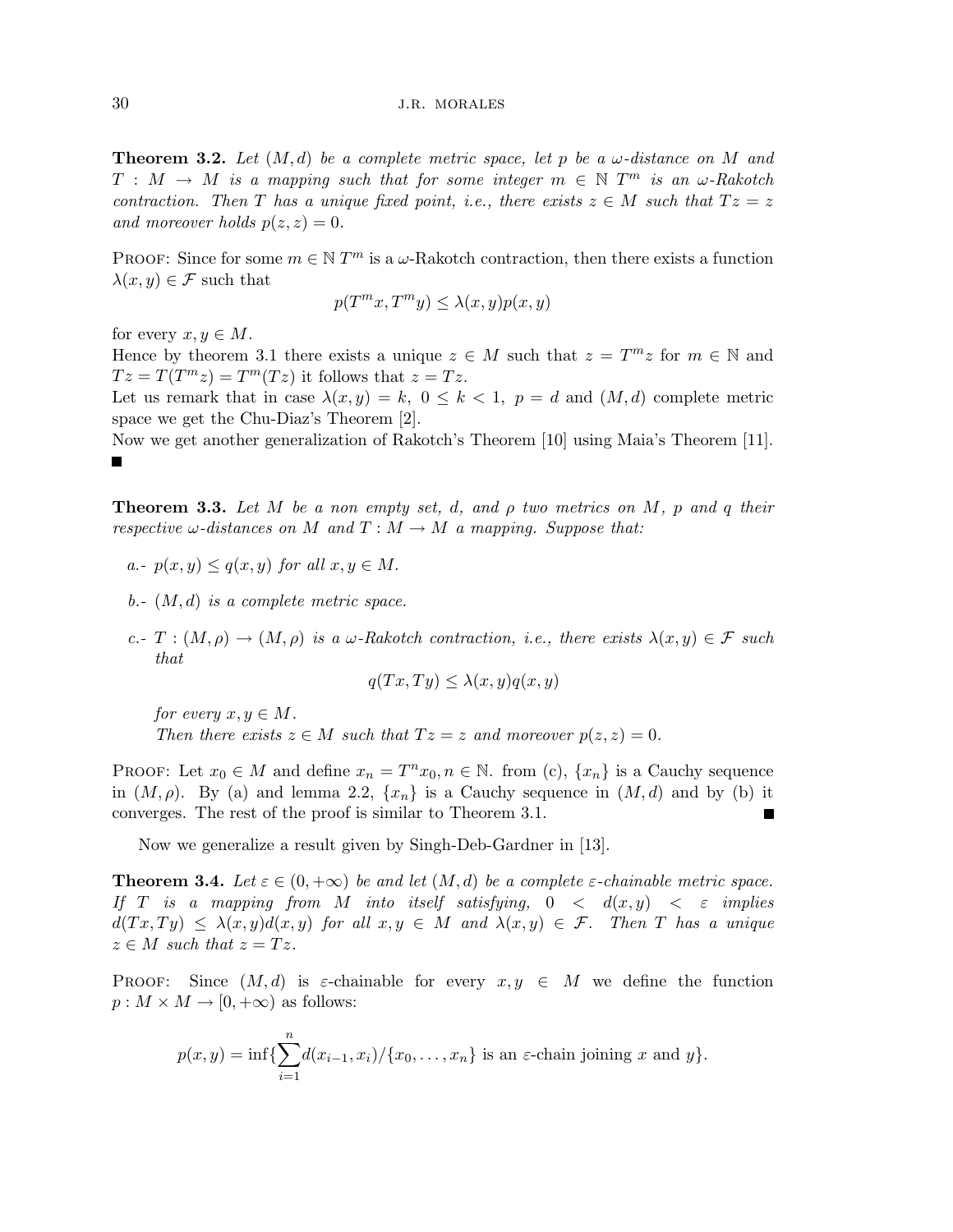From lemma 2.2, p is a  $\omega$ -distance on M satisfying  $d(x, y) \leq p(x, y)$ . Given  $x, y \in M$  and any  $\varepsilon$ -chain  $\{x_0, \ldots, x_n\}$  with  $x_0 = x$  and  $x_n = y$  we have for  $i = 1, \ldots, n$ ,

$$
d(Tx_{i-1}, Tx_i) \leq \lambda [d(x_{i-1}, x_i)]d(x_{i-1}, x_i) < \lambda(\varepsilon)\varepsilon < \varepsilon
$$

. Hence  $Tx_0, \ldots, Tx_n$  is an  $\varepsilon$ -chain joining  $Tx$  and  $Ty$ , and

$$
p(Tx,Ty) \le \sum_{i=1}^{n} d(Tx_{i-1},Tx_i) \le \sum_{i=1}^{n} \lambda(d(x_{i-1},x_i)d(x_{i-1},x_i))
$$

. Since  $\{x_0,\ldots,x_n\}$  is an arbitrary  $\varepsilon$ -chain we have

$$
p(Tx, Ty) \le \lambda(x, y)p(x, y),
$$

hence by theorem 3.1, T has a unique fixed point  $z \in M$ ,  $z = Tz$ .

Remark: If  $\lambda(x, y) = k$ ,  $0 \le k < 1$  and  $p = d$  we get the result due to Edelstein [4].

Finally, the following result generalizes Singh's theorem [12].

**Theorem 3.5.** Let  $\varepsilon \in (0, +\infty)$  be and let  $(M, d)$  a complete  $\varepsilon$ -chainable metric space. If T *is a mapping from* M *into itself satisfying the condition,*

$$
d(x, y) < \varepsilon \implies d(T^m x, T^m y) \le \lambda(x, y) d(x, y)
$$

*for every*  $x, y \in M$ *, for*  $m \in M$  *and*  $\lambda(x, y) \in \mathcal{F}$ *, then* T *has a unique fixed point in* M.

PROOF: As in theorem 3.4 we define  $p$  as follows:

$$
p(x,y) = \inf \{ \sum_{i=1}^{n} d(x_{i-1}, x_i) / \{x_0, \dots, x_n\} \text{is a } \varepsilon\text{-chain joining } x \text{ and } y \}.
$$

By lemma 2.2, p is a  $\omega$ -distance on M satisfying  $d(x, y) \leq p(x, y)$ . As in theorem 3.3 we have that  ${\cal T}^m$  satisfies the condition

$$
p(T^m x, T^m y) \le \lambda(x, y) p(x, y)
$$

for all  $x, y \in M$ ,  $m \in \mathbb{N}$  and therefore by theorem 3.4 we conclude that  $T^m$  has a unique  $z \in M$  such that  $z = T^m z$ . It follows that T has a unique fixed point z and moreover  $p(z, z) = 0.$  $\blacksquare$ 

Finally, using the ideas of M.Telci-K.Tas [18] we obtain a generalization of Rakotch's theorem on noncomplete metric spaces.

**Theorem 3.6.** Let  $(M, d)$  be a noncomplete metric space and let p be a  $\omega$ -distance on M. Let  $T : M \to M$  be a  $\omega$ -Rakotch contraction and suppose that there exists a point  $u \in M$ *such that*

$$
\theta(u) = \inf \{ \theta(x)/x \in M \}
$$

*where*  $\theta(x) = p(x, Tx)$  *for all*  $x \in M$ *. Then u is a fixed point of T.*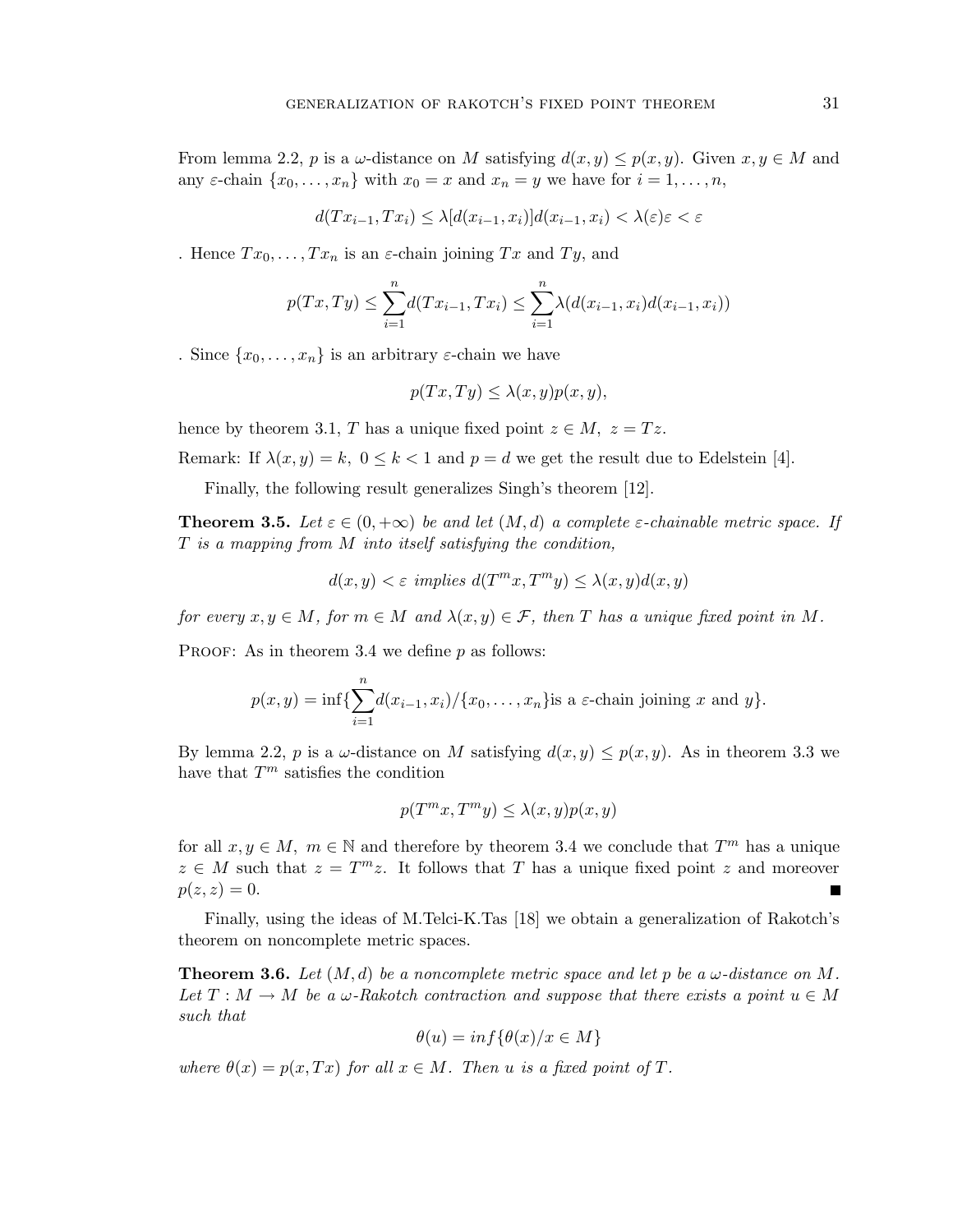PROOF: Suppose that  $u \neq T(u)$ , since otherwise u would be a fixed point of T. Now since T is a  $\omega$ -Rakotch contraction there exists  $\lambda(x, y) \in \mathcal{F}$  such that

$$
p(Tx, Ty) \le \lambda(p(x, y))p(x, y)
$$

for all  $x, y \in M$  and so

$$
\theta(Tu) = p(Tu, T^2u) \le \lambda(p(u, Tu))p(u, Tu) < p(u, Tu) = \theta(u)
$$

which is a contradiction.

The author wishes to thank the referees for their comments.

## **References**

- [1] Caristi, J. (1976) "Fixed Point theorems for satisfying inwardness conditions", *Trans. A.M.S.* **215**: 241–251.
- [2] Chu, S.C.; Diaz, J.B. (1965) "Remarks on a generalization of Banach's Principle of contraction mappings", *J. Math. Anal. Appl.* **11**: 440–446.
- [3] Ciric, L.J. (1974) "A generalization of Banach's contraction principle", *Proc. A.M.S.* **45**: 267–273.
- [4] Edelstein, M. (1961 y 1995) "An extension of Banach's Contraction Principle", *Proc. A.M.S.* **12**(7). 10<sup>*a*</sup> edición: 1995.
- [5] Ekeland, I. (1979) "Non-convex minimization problems", *Bull. A.M.S.* **1**: 443–474.
- [6] Kada, O.; Suzuki, T.; Takahashi, W. (1996) "Non convex minimization theorems and fixed point theorems in complete metric spaces", *Math. Japon.* **44**: 381–391.
- [7] Kannan, R. (1969) "Some results on fixed points-II", *Amer. Math. Monthly* **76**: 405– 408.
- [8] Morales, J.R. Generalizations of some fixed point theorems, (to appear).
- [9] Nadler Jr., S.B. (1969) "Multivalued contraction mappings", *Pacif. Journ. Math.* **30**: 475–488.
- [10] Rakotch, E. (1962) "A note on contractive mappings", *Proc. A.M.S.* **13**: 459–465.
- [11] Rus, I.A. (1983) "Seminar on fixed point theory", Preprint 3, Babes-Bolyai University, Faculty of Mathematics.
- [12] Singh, S.P. (1972) "Fixed point theorems in metric spaces", *Riv. Mat. Univ. Parma* **3**(1): 37–40.
- [13] Singh, K.L.; Deb, S.; Gardner, B. (1972) "On contraction mappings", *Riv. Mat. Univ. Parma* **3**(2): 143–151.

 $\blacksquare$